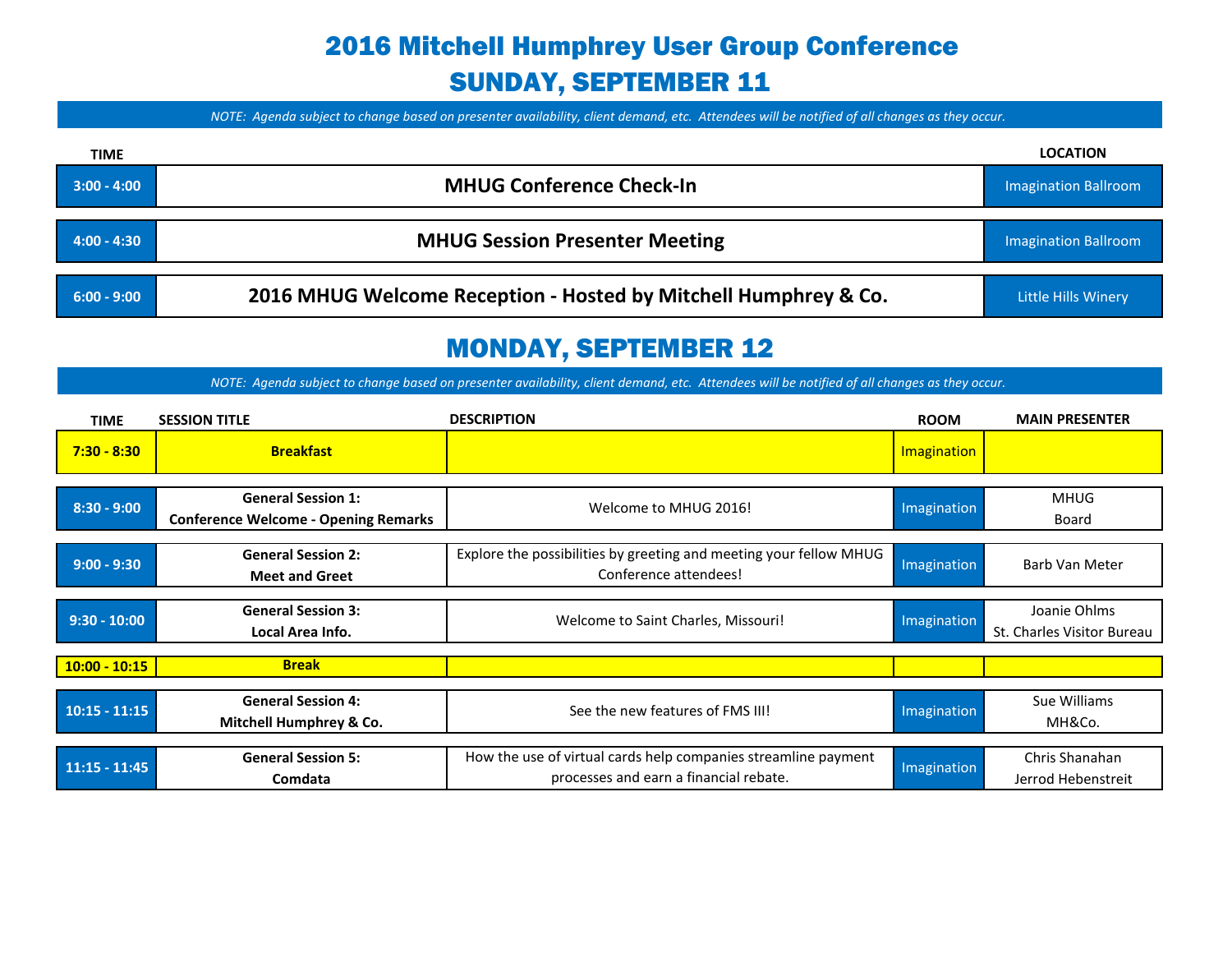### MONDAY, SEPTEMBER 12

| <b>TIME</b>    | <b>SESSION TITLE</b>                                          | <b>DESCRIPTION</b>                                                        | <b>ROOM</b>    | <b>MAIN PRESENTER</b>                       |
|----------------|---------------------------------------------------------------|---------------------------------------------------------------------------|----------------|---------------------------------------------|
| $12:00 - 1:15$ | Lunch                                                         |                                                                           | Imagination    |                                             |
| $1:15 - 2:30$  | <b>HANDS-ON Session 1:</b><br><b>FMS III Phase 2 - New GL</b> | Learn the new FMS III GL screens and<br>have the opportunity to use them. | <b>Vision</b>  | Bobbi Wurth-Wernle<br>Karen Lewis           |
| $1:15 - 2:30$  | <b>HANDS-ON Session 2:</b><br><b>FMS III - FMSAR</b>          | Explore possibilities in FMS III Accounts Receivable.                     | Success        | Pam Wilson<br>City of Winston-Salem, NC     |
| $1:15 - 2:30$  | <b>Breakout Session 1:</b><br><b>Chat Room - Newbie</b>       | Are you new to FMS? Chat with other FMS users.                            | Prosperity     | Barb Van Meter                              |
| $2:30 - 2:45$  | <b>Break</b>                                                  |                                                                           |                |                                             |
|                |                                                               |                                                                           |                |                                             |
| $2:45 - 4:00$  | <b>HANDS-ON Session 3:</b><br><b>Crystal Reports</b>          | Hands-on opportunity to use Crystal Reports with FMS.                     | <b>Vision</b>  | Cristen Christensen<br>Leisa Morlock        |
| $2:45 - 4:00$  | <b>HANDS-ON Session 4:</b><br><b>FMS Exec Upload</b>          | Hands-on opportunity to explore the<br>functionality of FMS Exec upload.  | <b>Success</b> | <b>Heather Plank</b><br>Carroll County, MD  |
| $2:45 - 4:00$  | <b>Breakout Session 2:</b><br><b>Chat Room - IT</b>           | IT professionals discussion devoted to technical topics.                  | Insight        | Steve Knox<br>Jefferson County Dept. Health |
| $4:00-4:15$    | <b>Evaluation Turn In!</b>                                    | Submit completed evaluations to<br>Leisa Morlock or a MHUG Board Member.  |                |                                             |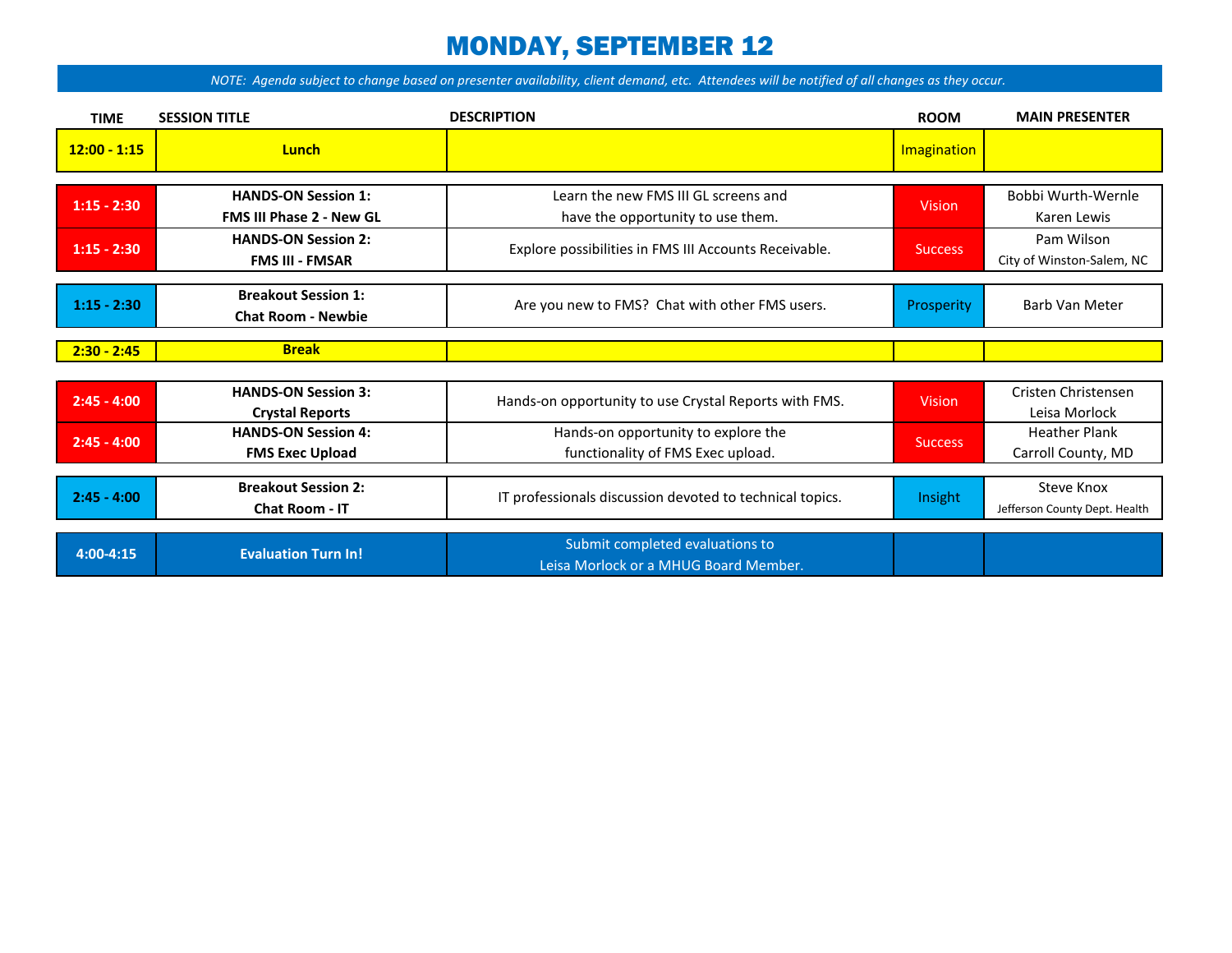# 2016 Mitchell Humphrey User Group Conference TUESDAY, SEPTEMBER 13

| <b>TIME</b>     | <b>SESSION TITLE</b>                                                                                           | <b>DESCRIPTION</b>                                                                                       | <b>ROOM</b>    | <b>MAIN PRESENTER</b>                          |
|-----------------|----------------------------------------------------------------------------------------------------------------|----------------------------------------------------------------------------------------------------------|----------------|------------------------------------------------|
| $7:45 - 8:30$   | <b>Breakfast</b>                                                                                               |                                                                                                          | Imagination    |                                                |
| $8:30 - 9:30$   | <b>General Session 6:</b><br><b>MHUG Business Meeting and FMS</b><br><b>ENHANCEMENT Small Group Discussion</b> | General Conference information and announcements. Small group<br>discussions regarding FMS Enhancements. | Imagination    | <b>MHUG Board</b><br>MH&Co.                    |
| $9:30 - 10:00$  | <b>General Session 7:</b><br><b>CAFR Online</b>                                                                | Presentation by CAFR Online.                                                                             | Imagination    | Joe Stimac<br><b>Thales Consulting</b>         |
| $10:00 - 10:15$ | <b>Break</b>                                                                                                   |                                                                                                          |                |                                                |
| $10:15 - 11:10$ | <b>HANDS-ON Session 5:</b><br><b>FMS III - FMSPO</b>                                                           | Process Purchasing transactions in FMS III<br>and use the Views for documents.                           | <b>Vision</b>  | <b>Mark Stinson</b><br>City of Sarasota, FL    |
| $10:15 - 11:10$ | <b>HANDS-ON Session 6:</b><br><b>FMS Exec Download</b>                                                         | Get your information out of FMS by learning FMS Exec download.                                           | <b>Success</b> | <b>Heather Plank</b><br>Carroll County, MD     |
| $10:15 - 11:10$ | <b>Breakout Session 3:</b><br><b>Chat Room - AR</b>                                                            | Chat with other FMSAR users.                                                                             | Insight        | Pam Wilson<br>City of Winston-Salem, NC        |
| $10:15 - 11:10$ | <b>Breakout Session 4:</b><br><b>PDS Software</b>                                                              | Learn how PDS can streamline your processes for<br>Payroll, Benefits, and HR!                            | Prosperity     | George Brady<br><b>PDS Software</b>            |
| $11:10 - 11:20$ | <b>Break</b>                                                                                                   |                                                                                                          |                |                                                |
| $11:20 - 12:15$ | <b>HANDS-ON Session 7:</b><br><b>FMS III - FMSAP</b>                                                           | Process invoices and payments using<br>the FMS III screens in Accounts Payable.                          | <b>Vision</b>  | Loretta Hicks<br>Jefferson County Dept. Health |
| $11:20 - 12:15$ | <b>HANDS-ON Session 8:</b><br><b>ASK FMS</b>                                                                   | ASK FMS and get your data out of FMS using this reporting tool.                                          | <b>Success</b> | Leisa Morlock<br>MH&Co.                        |
| $11:20 - 12:15$ | <b>Breakout Session 5:</b><br><b>Batch Types</b>                                                               | Batch types and configuration.                                                                           | Insight        | Roger Thorogood<br>MH&Co.                      |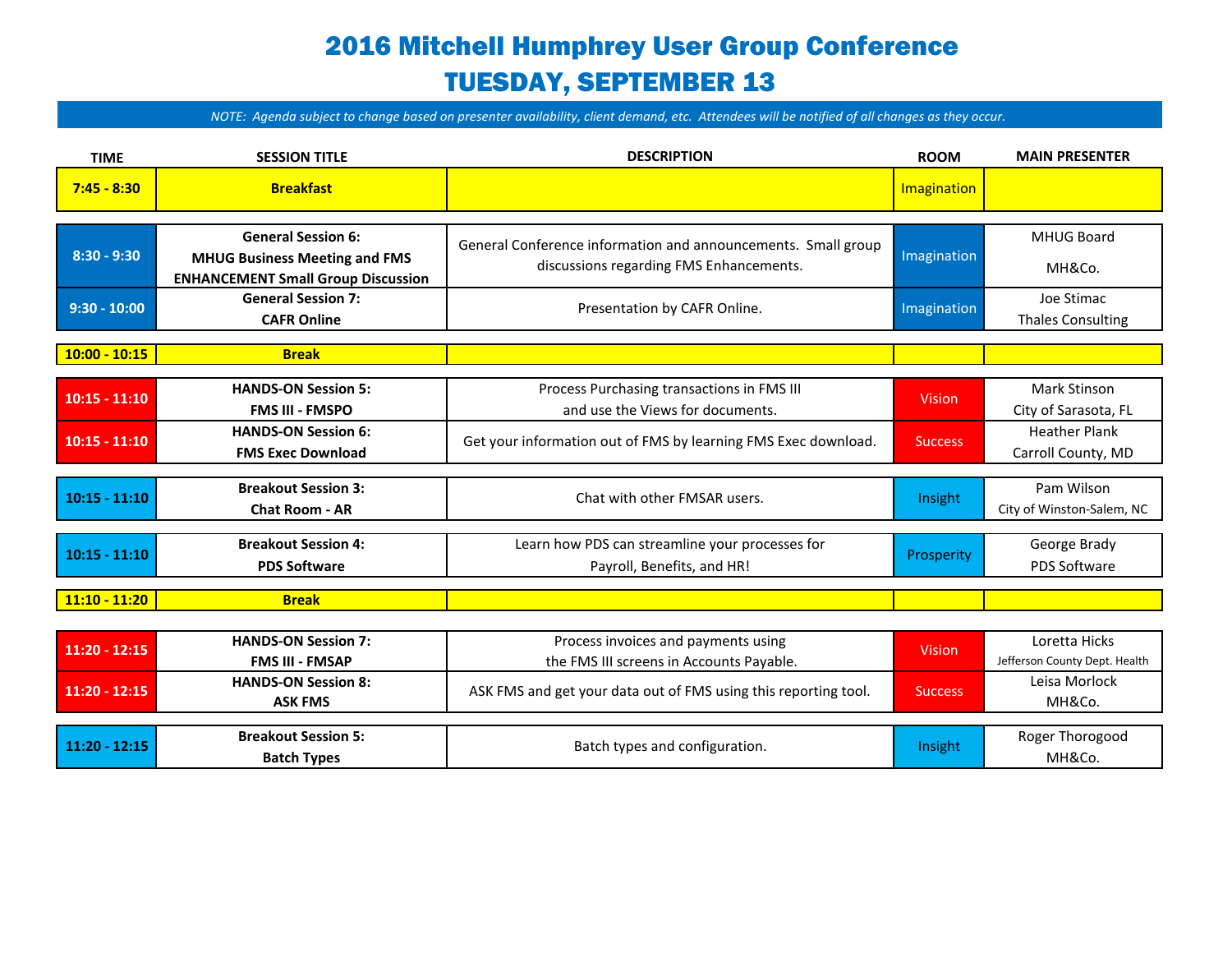#### TUESDAY, SEPTEMBER 13

| <b>TIME</b>    | <b>SESSION TITLE</b>                                               | <b>DESCRIPTION</b>                                                                                                               | <b>ROOM</b>    | <b>MAIN PRESENTER</b>                                  |
|----------------|--------------------------------------------------------------------|----------------------------------------------------------------------------------------------------------------------------------|----------------|--------------------------------------------------------|
| $12:15 - 1:15$ | Lunch                                                              |                                                                                                                                  | Imagination    |                                                        |
| $1:15 - 2:30$  | <b>HANDS-ON Session 9:</b><br>FMS III Phase 2 - New Online Inquiry | Learn the new FMS III Online Inquiry screens and<br>have the opportunity to try them.                                            | <b>Vision</b>  | Bobbi Wurth-Wernle<br>Karen Lewis<br><b>Beth Watts</b> |
| $1:15 - 2:30$  | <b>HANDS-ON Session 10:</b><br><b>FMS III Q&amp;A</b>              | Ask questions and process answers using FMS III hands-on.                                                                        | <b>Success</b> | <b>Brian Rivers</b><br>Leisa Morlock                   |
| $1:15 - 2:30$  | <b>Breakout Session 6:</b><br>Chat Room - AP/PO                    | Chat with other users about Purchasing and Accounts Payable.                                                                     | Insight        | Jim Roberts<br>MH&Co.                                  |
| $2:30 - 2:45$  | <b>Break</b>                                                       |                                                                                                                                  |                |                                                        |
| $2:45 - 4:00$  | <b>HANDS-ON Session 11:</b><br><b>FMS III Phase 2 - New GL</b>     | Learn the new FMS III GL screens and<br>have the opportunity to use them.                                                        | <b>Vision</b>  | Bobbi Wurth-Wernle<br>Karen Lewis                      |
| $2:45 - 4:00$  | <b>HANDS-ON Session 12:</b><br>FMS III Phase 2 - FMS Security      | Security and security reporting in FMS III.                                                                                      | <b>Success</b> | Jim Roberts<br>MH&Co.                                  |
| $2:45 - 4:00$  | <b>Breakout Session 7:</b><br><b>P-Cards</b>                       | P-Card processing in FMS.                                                                                                        | Insight        | <b>Brian Rivers</b><br>Nicole Price                    |
| 4:00           | <b>Evaluation Turn In!</b>                                         | Submit completed evaluations to<br>Leisa Morlock or a MHUG Board Member.                                                         |                |                                                        |
|                | <b>EVENING EVENT</b>                                               | Enjoy a bus ride to Busch Stadium, home of the St. Louis Cardinals, to<br>enjoy dinner and watch the Cards vs. the Chicago Cubs! |                |                                                        |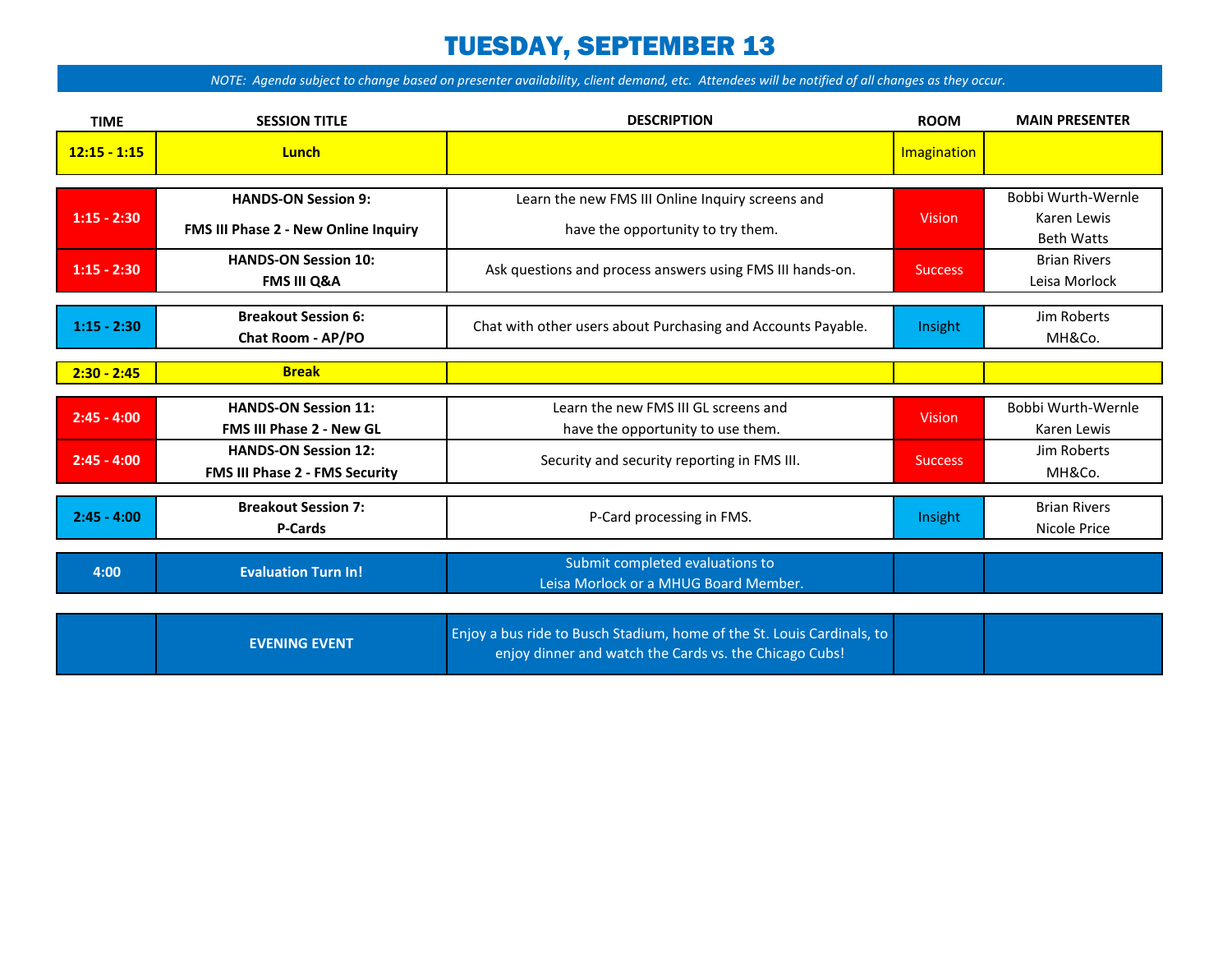## 2016 Mitchell Humphrey User Group Conference WEDNESDAY, SEPTEMBER 14

| <b>TIME</b>     | <b>SESSION TITLE</b>            | <b>DESCRIPTION</b>                                      | <b>ROOM</b>      | <b>MAIN PRESENTER</b>     |
|-----------------|---------------------------------|---------------------------------------------------------|------------------|---------------------------|
| $8:15 - 9:00$   | <b>Breakfast</b>                |                                                         | <b>Blues Bar</b> |                           |
|                 |                                 |                                                         |                  |                           |
| $9:00 - 9:10$   | <b>General Session 8:</b>       | General Conference information and announcements.       | <b>Blues Bar</b> | <b>MHUG</b>               |
|                 | <b>MHUG Business Meeting</b>    |                                                         |                  | Board                     |
| $9:10 - 10:00$  | <b>General Session 9:</b>       |                                                         | <b>Blues Bar</b> | <b>MHUG Board</b>         |
|                 | <b>ENHANCEMENTS</b>             | Discussion regarding FMS Enhancements.                  |                  | MH&Co.                    |
|                 |                                 |                                                         |                  |                           |
| $10:00 - 10:15$ | <b>Break</b>                    |                                                         |                  |                           |
|                 |                                 |                                                         |                  |                           |
| $10:15 - 11:00$ | <b>HANDS-ON Session 13:</b>     | Hands-on opportunity to use Crystal Reports with FMS.   | <b>Vision</b>    | Cristen Christensen       |
|                 | <b>Crystal Reports</b>          |                                                         |                  | Leisa Morlock             |
|                 | <b>HANDS-ON Session 14:</b>     | Interactive session in which participants learn how     |                  | Roger Thorogood           |
| $10:15 - 11:00$ | <b>FMS III - Autos</b>          | easy it is to create automatic transactions in FMS III. | <b>Success</b>   | MH&Co.                    |
|                 |                                 |                                                         |                  |                           |
| $10:15 - 11:00$ | <b>Breakout Session 8:</b>      | Chat with other General Ledger users.                   | Insight          | Bobbi Wurth-Wernle        |
|                 | <b>Chat Room - GL</b>           |                                                         |                  | Karen Lewis               |
|                 |                                 |                                                         |                  |                           |
| $11:00 - 11:15$ | <b>Break</b>                    |                                                         |                  |                           |
|                 | <b>HANDS-ON Session 15:</b>     |                                                         |                  |                           |
| $11:15 - 12:00$ |                                 | Explore possibilities in FMS III Accounts Receivable.   | <b>Vision</b>    | Pam Wilson                |
|                 | <b>FMS III - FMSAR</b>          |                                                         |                  | City of Winston-Salem, NC |
| $11:15 - 12:00$ | <b>HANDS-ON Session 16:</b>     | Security and security reporting in FMS III.             | <b>Success</b>   | Jim Roberts               |
|                 | FMS III Phase 2 - FMS Security  |                                                         |                  | MH&Co.                    |
|                 |                                 |                                                         |                  |                           |
| $11:15 - 12:00$ | <b>Breakout Session 9:</b>      | Meet and chat with MH&Co. Response Center.              | Insight          | Leisa Morlock             |
|                 | <b>Meet the Response Center</b> |                                                         |                  | Leisa Beville             |